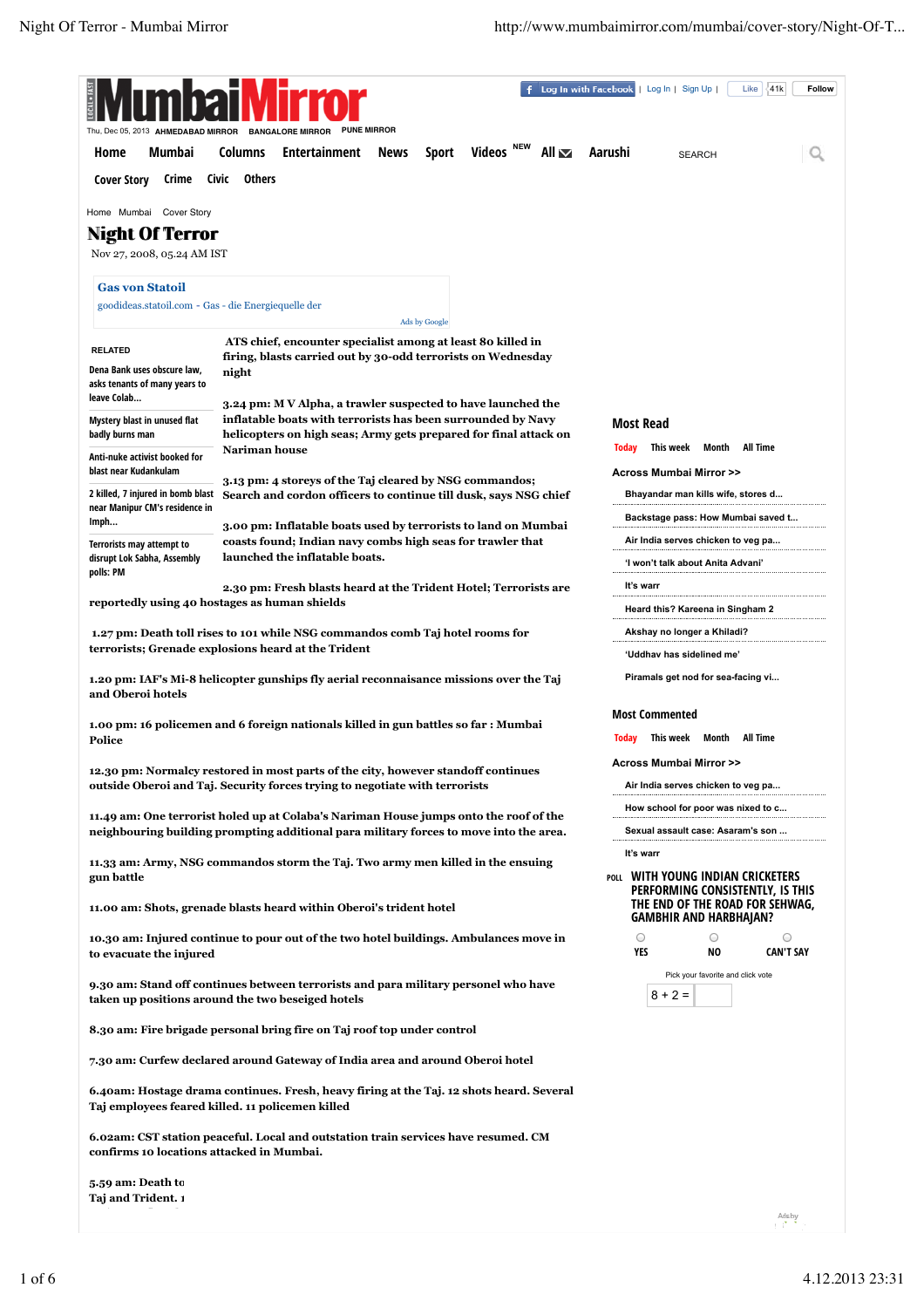| taking place there. Many bureaucrats, industrialists still stuck inside.                                                                                                                                                                                             |                                   |
|----------------------------------------------------------------------------------------------------------------------------------------------------------------------------------------------------------------------------------------------------------------------|-----------------------------------|
| 3 am: Army and navy personnel reach inside Trident Hotel (formerly known as Oberoi<br>Towers). Commandos in Taj Mahal hotel                                                                                                                                          |                                   |
| 2.30am: Firing reportedly in Borivali area. Second blast in the Oberoi Hotel                                                                                                                                                                                         |                                   |
| 2.13 am: IBN7 channel receives email from a group called Deccan Mujahideen claiming<br>responsibility for the blasts.                                                                                                                                                | Thema des Tages                   |
| 1.55am: Fire in the old Taj Mahal Hotel building, started after the blast in the dome.                                                                                                                                                                               | Schön praktisch:<br>USB-Armbänder |
| 1.35am: Encounter specialist Vijay Salaskar killed in gunfight with terrorists.<br>Anti-terrorism squad chief Hemant Karkare also reported killed! Additional<br>Commissioner Ashok Kampte also killed in firing at Metro. Cops are in a complete state<br>of shock! |                                   |
| 1.32am: There is no official line of information forthcoming. Even the television<br>channels are flashing contradicting reports. But it has been established that it is a<br>terrorist attack                                                                       |                                   |
| 1.15am: Firing reported at Hotel Ramada, Juhu. Four policemen killed in gun fire.                                                                                                                                                                                    |                                   |
| 1.05am: One more blast at the Taj Hotel and one at the Oberoi Hotel                                                                                                                                                                                                  |                                   |
| 1.04am: Firing continues at CST station. 1 journalist injured. Firing from police van                                                                                                                                                                                |                                   |
| 1.02am: Two terrorists driving a state government car is reported to be heading towards<br>Malabar Hill where the chief minister and other dignitaries stay.                                                                                                         |                                   |
| 12. 57am: Terrorists are reportedly holed in Room No 360 and 361 of Taj hotel.                                                                                                                                                                                       |                                   |
| 12.55am: 45 police personnel have entered New Taj Mahal Hotel. Entire area cordoned<br>off. Entire police force is on the streets.                                                                                                                                   |                                   |
| 12.52am: 2 terrorists shot dead at Girgaum Chowpatty and 2 terrorists have been<br>arrested. They were attired in army fatigues, were clean-shaven and fair                                                                                                          |                                   |
| 12.48am: Blast on dome of Old Taj Mahal hotel. Heavy smoke visible. 150 employees of<br>Hindustan Lever who were having a seminar there, trapped inside the hotel.<br>HLL Managing director suspected to be among them                                               |                                   |
| 12.46 am: 2 terrorists in black Honda City reportedly firing randomly                                                                                                                                                                                                |                                   |
| 12.41am: Firing reported from outside Maharashtra assembly! Stations evacuated.<br>Police sealed a suspicious boat at Mazagaon Dock - an extremely sensitive area.                                                                                                   |                                   |
| 12.40am: Terrorists reported to have escaped in a police van from Cama Hospital!! This<br>is the height!                                                                                                                                                             |                                   |
| 12.37am: 100 reported injured. CST station (outstation) littered with blood. Two<br>terrorists have escaped from Cama hospital.                                                                                                                                      |                                   |
| 12.30 am: Terrorists seize police van, open fire randomly at Metro junction, drive to<br><b>Marine Drive</b><br>12:15 am: Firing resumes at Taj, Trident Hotel                                                                                                       |                                   |
| 11:30 pm: Petrol pump near Metro Jn blown up                                                                                                                                                                                                                         |                                   |
| 11:10 pm: Firing at Napeansea Road                                                                                                                                                                                                                                   |                                   |
| 11pm: Another blast at Dongri                                                                                                                                                                                                                                        |                                   |
| 11:00 pm: Blast in taxi at Vile Parle                                                                                                                                                                                                                                |                                   |
| 10: 50 pm: Firing at Metro junction                                                                                                                                                                                                                                  |                                   |
| 10:50 pm: Firing near Azad Maidan police station                                                                                                                                                                                                                     |                                   |
| 10:50 pm: Firing resumes inside CST station                                                                                                                                                                                                                          |                                   |
| 10:40 pm: Attack                                                                                                                                                                                                                                                     |                                   |
| $\sim$                                                                                                                                                                                                                                                               |                                   |
|                                                                                                                                                                                                                                                                      | Ads by<br>ntitatin                |